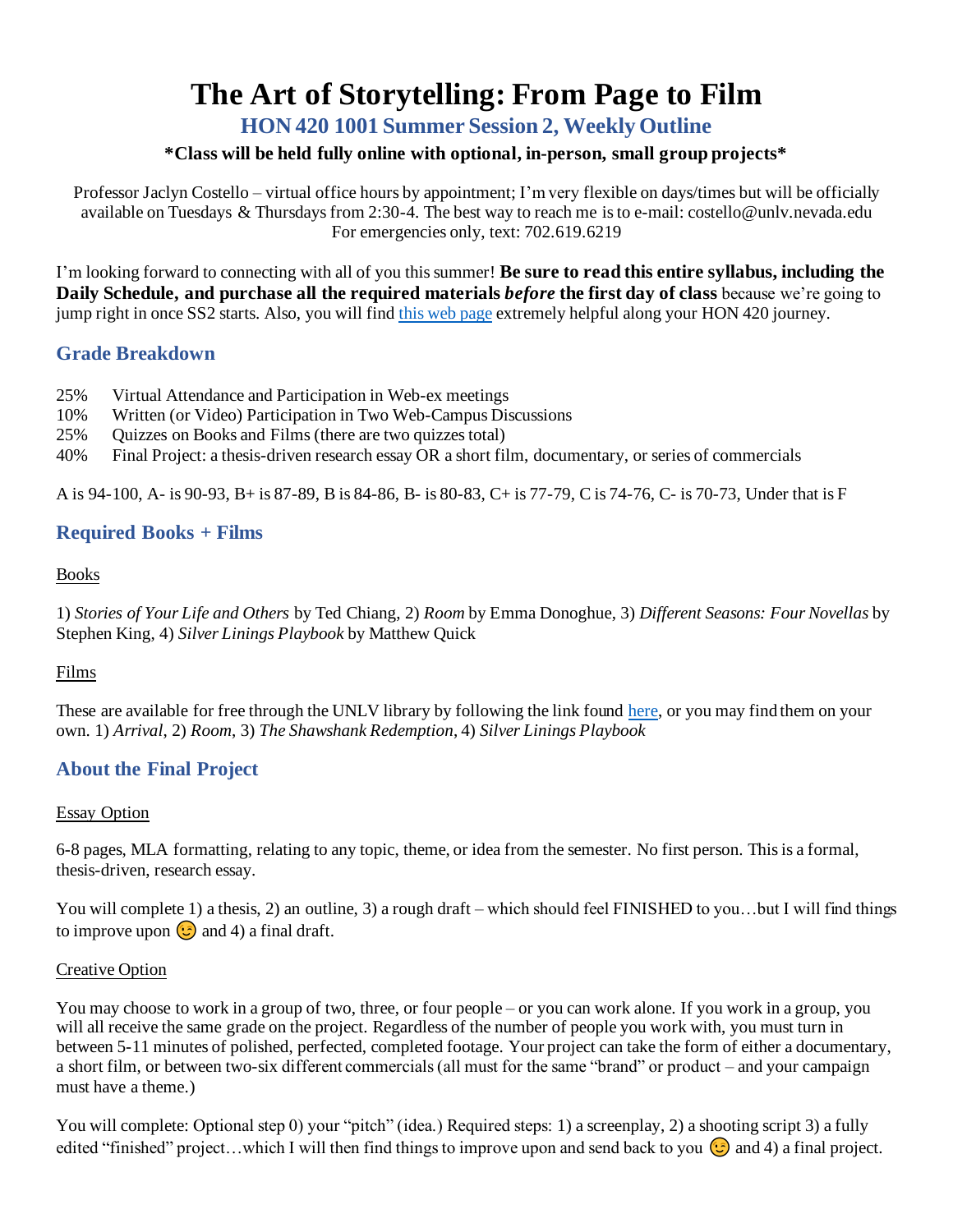# **Expected Learning Outcomes – UULOS**

#### Intellectual Breadth and Lifelong Learning

Graduates are able to understand and integrate basic principles of the humanities  $\&$  fine arts and develop skills and a desire for lifelong learning. Specific outcomes for all students include:

- 1. Demonstrate in-depth knowledge and skills in at least one major area. (Film + Literature!)
- 2. Identify the fundamental principles of the humanities and fine arts.
- 3. Apply the research methods and models of the humanities and fine arts to define, solve, and evaluate problems.
- 4. Demonstrate lifelong learning skills, including the ability to place problems in personally meaningful contexts; reflect on o ne's own understanding.
- 5. Achieve success in one's chosen field or discipline, including applying persistence, motivation, interpersonal communications, goal setting, and career skills.

#### Communication

Graduates are able to write and speak effectively to both general and specialized audiences, create effective visuals that support written or spoken communication, and use electronic media common to one's field or profession. Specific outcomes for all stud ents include:

- 1. Demonstrate general academic literacy, including how to respond to the needs of audiences and to different kinds of rhetorical situations, analyze and evaluate reasons and evidence, and construct research-based arguments using Standard Written English.
- 2. Effectively use the common genres and conventions for writing within a particular discipline or profession.
- 3. Prepare and deliver effective visual/digital stories.
- 4. Collaborate effectively with others to share information, solve problems, or complete tasks.
- 5. Produce effective visuals using different media.
- 6. Apply the up-to-date technologies commonly used to research and communicate within one's field.

## **University Policies + Disability Assistance**

The university policies can be found by clicking the links below:

[Academic Policies](https://catalog.unlv.edu/content.php?catoid=29&navoid=7326) [Student Services & Activities](https://catalog.unlv.edu/content.php?catoid=29&navoid=7331) [University Policies](https://catalog.unlv.edu/content.php?catoid=29&navoid=7332) [University Community & Libraries](https://catalog.unlv.edu/content.php?catoid=29&navoid=7322)

# **Important Notes + Required Technology**

#### Make sure the e-mail you have in MyUnlv is correct because I will be sending class e-mails using your MyUnlv e-mail. **The best way to contact me is through this e-mail[: costello@unlv.nevada.edu](mailto:costello@unlv.nevada.edu)**

Other than 1) a computer with a webcam and the latest Web-ex downloaded OR a phone with the latest Web-ex app downloaded, and 2) a reliable internet connection, there is no other required technology for this class; this is because there is the option of writing a research essay for your final project. However, if you choose to create a film, documentary, or set of commercials, you will be required to have some sort of editing software (there are free or paid-for options.) Filming on your phone is fine  $\odot$ 

## **Web-Campus Discussion Guidelines**

There are multiple ways to receive Web-Campus Discussion credit. For each of the discussions this semester you may choose to either 1) begin a 3+ paragraph insight/question/connection inspired by that day's materials 2) post a 1-3 minute video response, 3) post a creative journal response 4) respond to one or more of your peers' existing posts (3+ paragraph response total.) Whichever way you choose to respond on any given day, I expect your response to have depth, sincerity, and your own unique spin! Have fun exploring the topics in this class, and have fun discussing them with your peers. Web Discussions count as 10% of your grade.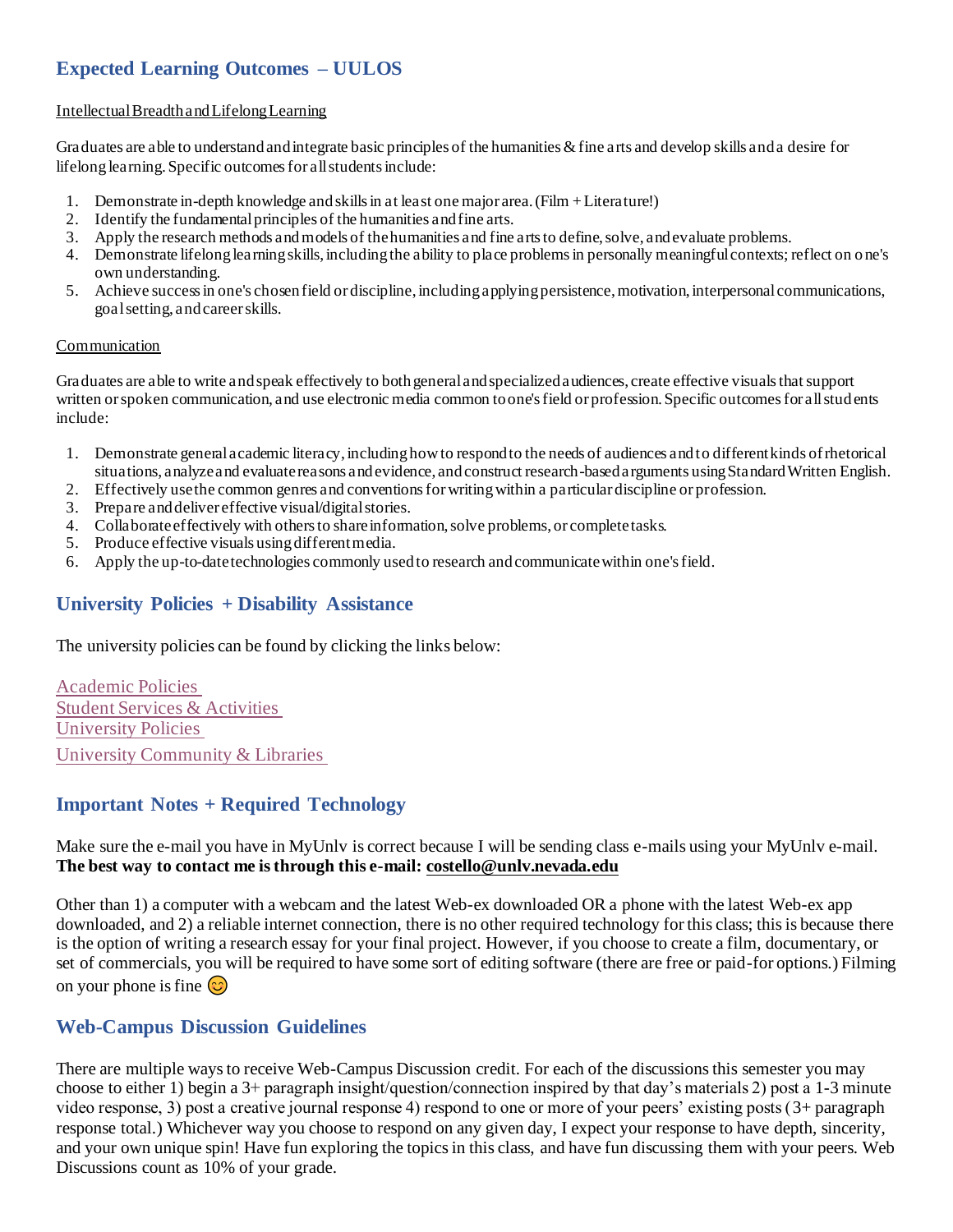**When you see Yellow on the Daily Schedule** below, that means we meet on Web-ex that day, from 1-2:30, as a class. Please be ready, have clothes on (I know it's a pain…), and have no distractions around you like family members, food, text messages coming in. Remember: participation in our Web-ex discussions/lectures counts as 25% of your final grade, so please be prepared and fully engaged.

For the non-yellow days on the Daily Schedule below, you will have assignments to complete on your own or in Canvas/Web-Campus.

# **Public Health Directives**

Face coverings are mandatory for all faculty and students in the classroom. Students must follow all active UNLV public health directives while enrolled in this class. UNLV public health directives are found at [Health Requirements for](https://www.unlv.edu/coronavirus/health-requirements)  [Returning to Campus,](https://www.unlv.edu/coronavirus/health-requirements) <https://www.unlv.edu/coronavirus/health-requirements>. Students who do not comply with these directives may be asked to leave the classroom. Refusal to follow the guidelines may result in further disciplinary action according to the [UNLV Code of Student Conduct,](file:///C:/Users/Jaclyn/Desktop/UNLV%20Stuff%20Since%20Promo/Fall%20Classes/UNLV%20Code%20of%20Student%20Conduct) [https://www.unlv.edu/sites/default/files/page\\_files/27/StudentConduct-](https://www.unlv.edu/sites/default/files/page_files/27/StudentConduct-Code.pdf)[Code.pdf,](https://www.unlv.edu/sites/default/files/page_files/27/StudentConduct-Code.pdf) including being administratively withdrawn from the course.

# **Daily Schedule**

This can change at any time. Check your e-mail daily, and show up to our virtual classes to be kept updated.

## **Week One**

June 7 Monday – Intro to class and each other **HW:** Watch All Sample Materials, and for each one, answer the following questions: *What made this a successful film/documentary/commercial? What did I learn about the technique of storytelling? What was the larger theme/meaning that struck a chord with me?* Write or type your responses, bring them to our class discussion tomorrow, and be prepared to share them!

June 8 Tuesday – Discuss Homework **HW:** Review Requirements for Final Project, Technical elements required, etc., and post any questions in the "Questions about Film Projects" or "Questions about Essay Project" Discussion forums. I understand you will have more detailed questions as the semester rolls on; please ask these during one of our live lectures or post them in a forum so the rest of your classmates can see the answers! About the film projects: from this point forward, it's up to you to find group members (if desired), exchange information, and get your projects going. To aid in this networking, I've created a Discussion forum called "Networking." ALSO for HW: Watch *The Shawshank Redemption*

June 9 Wednesday – Discuss the Film **HW:** Begin reading *Rita Hayworth and Shawshank Redemption* 

June 10 Thursday – Continue reading

June 11 Friday – Finish reading **HW:** By 3 p.m. today, please post an original response OR a response to someone else's response in the discussion forum named "Rita Hayworth and Shawshank Redemption" also, for next Tuesday, read the following stories from Ted Chiang: *Tower of Babylon, Understand,* & *Story of Your Life.*

## **Week Two**

June 14 Monday – Continue reading. Network to form a group (if desired.) **HW:** By 6 p.m. tonight, e-mail me with all the names of the members in your group *or* let me know you are going to work on the film project alone *or* let me know you are choosing the research paper option. ALSO, for each of the short stories read, answer the following questions: *What made this a successful short story? What did I learn about the technique of story-telling? What was the larger theme/meaning that struck a chord with me?* Write or type your responses, bring them to our class discussion Wednesday, and be prepared to share them!

June 15 Tuesday – No new work assigned this day. Catch up! **HW:** Watch *Arrival*

June 16 Wednesday – Discuss Chiang's short stories + the Film **HW:** Study for Quiz